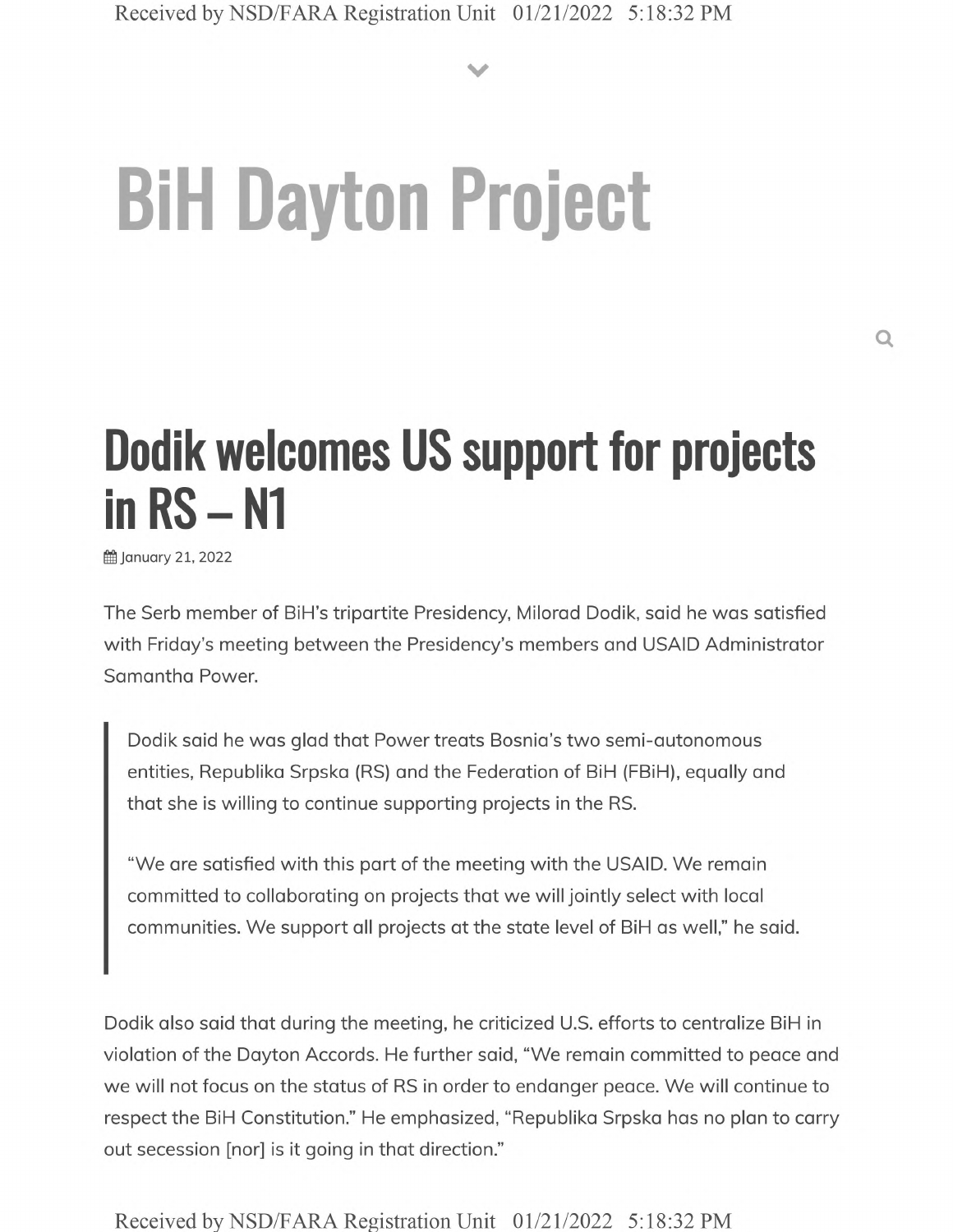Received by NSD/FARA Registration Unit 01/21/2022 5:18:32 PM

Read more here.

« EUFOR Althea operational commander: No need for additional troops in Brcko  $-$  SRNA

## RELATED POSTS



**EUFOR Althea operational commander: No need for additional troops in Brcko - SRNA**

§S January *21,* 2022



**Izetbegovic: No agreement on meeting between leaders of BiH's ethnic parties - N1 曲 January 20, 2022** 

Received by NSD/FARA Registration Unit 01/21/2022 5:18:32 PM